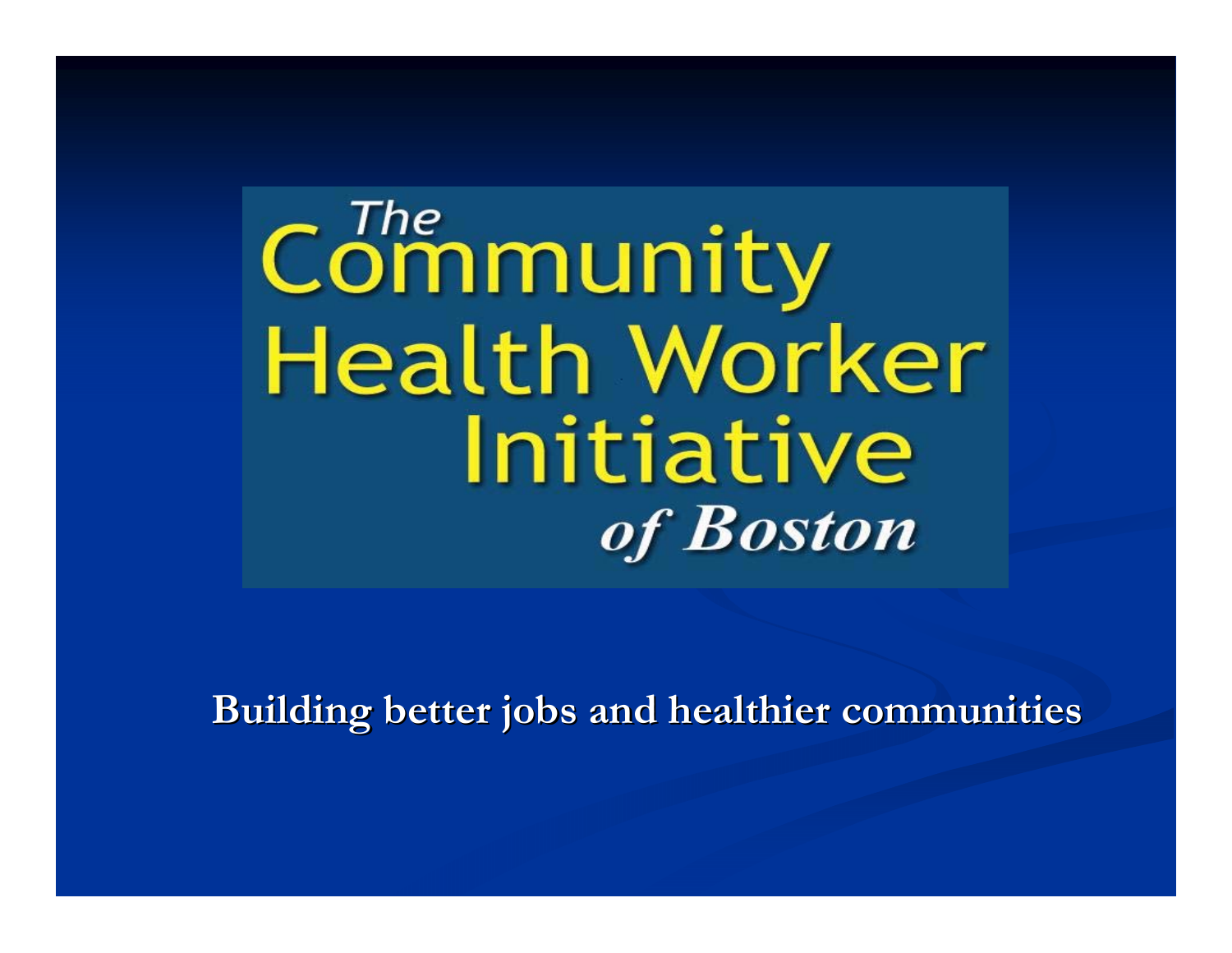## Mission

To enable community health workers access **to education and skills training leading to to education and skills training leading to**  sustainable jobs, living wages and career pathways, while promoting policies that **ensure appropriate employer funding to ensure appropriate employer funding to achieve these goals. achieve these goals.**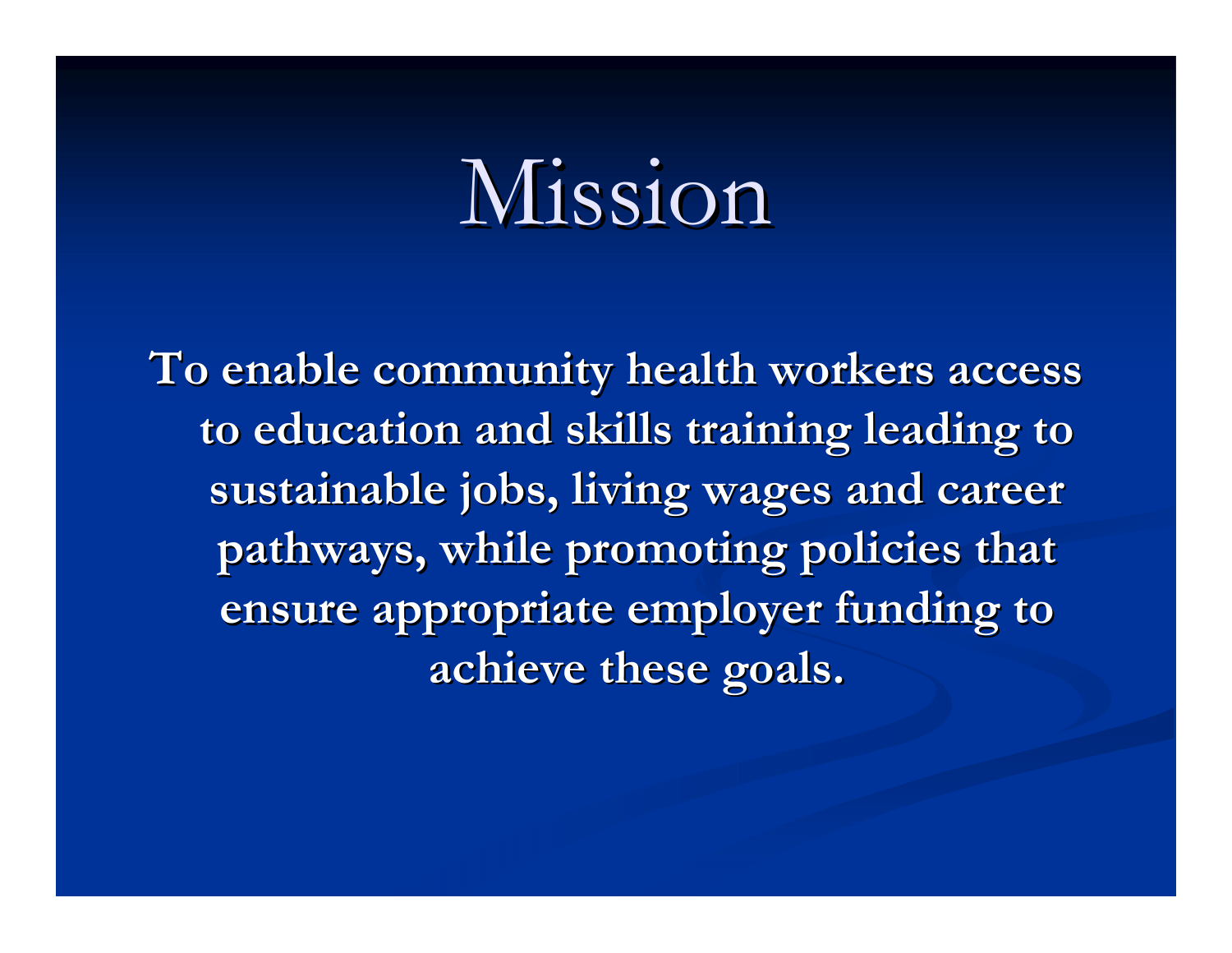

## **The Pathway to College College**

Career Coaching Program

Community-Based Training Certificate

Prior Learning Credit for Certificate and Work Experience

Community College 1 Year Certificate in Human Services with Concentration in Community Health Work

Community College Associate Degree in Human Services with Concentration in Community Health Work

University Bachelor Degree in Human Services with Concentration in Community Health Work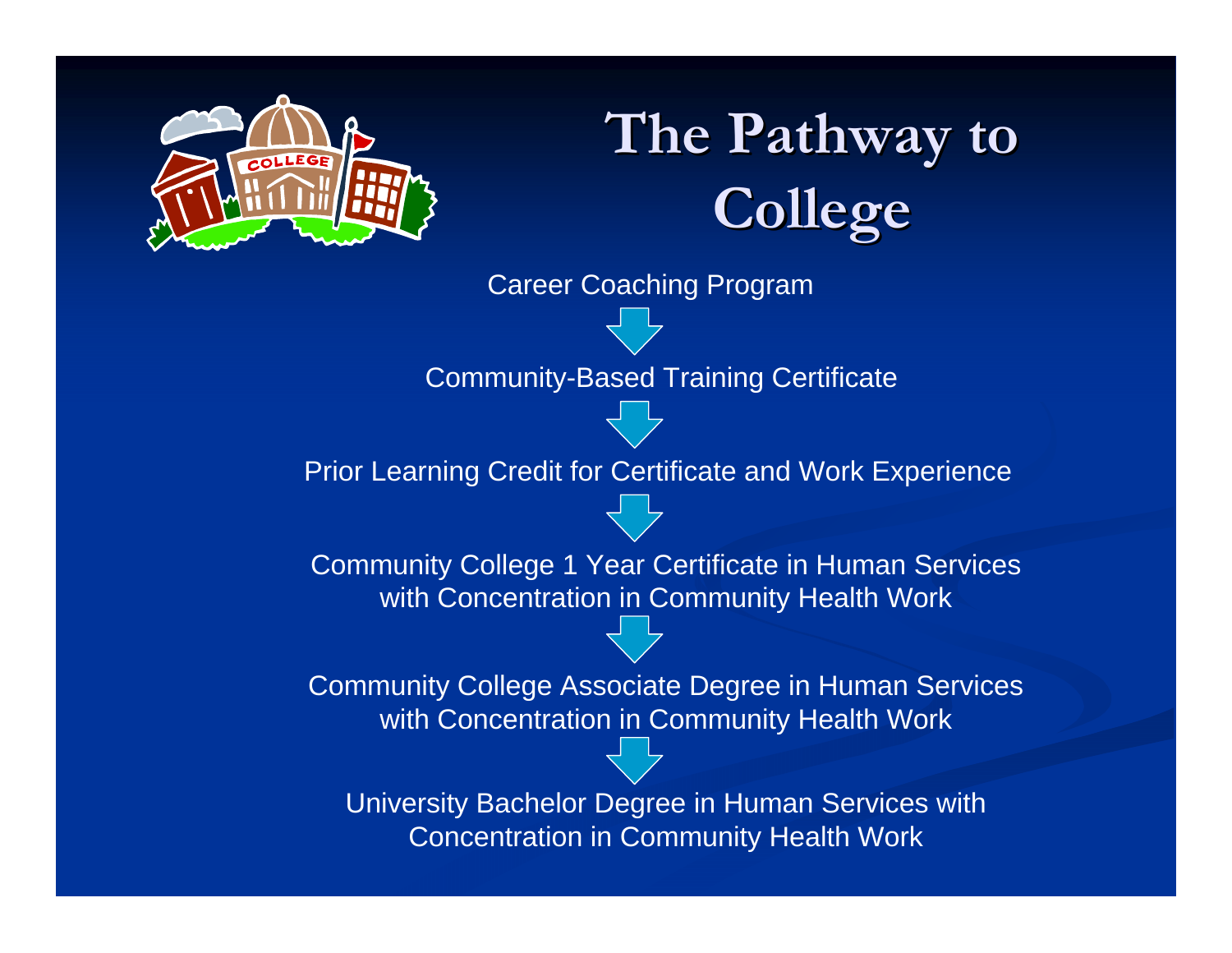

**Career Coaching Program Program**

 **One -on -one, personalized one, personalized Assistance in achieving goals Assistance in achieving goals Assistance addressing barriers Assistance addressing barriers Supportive cheerleader/Relentless drill sergeant sergeant**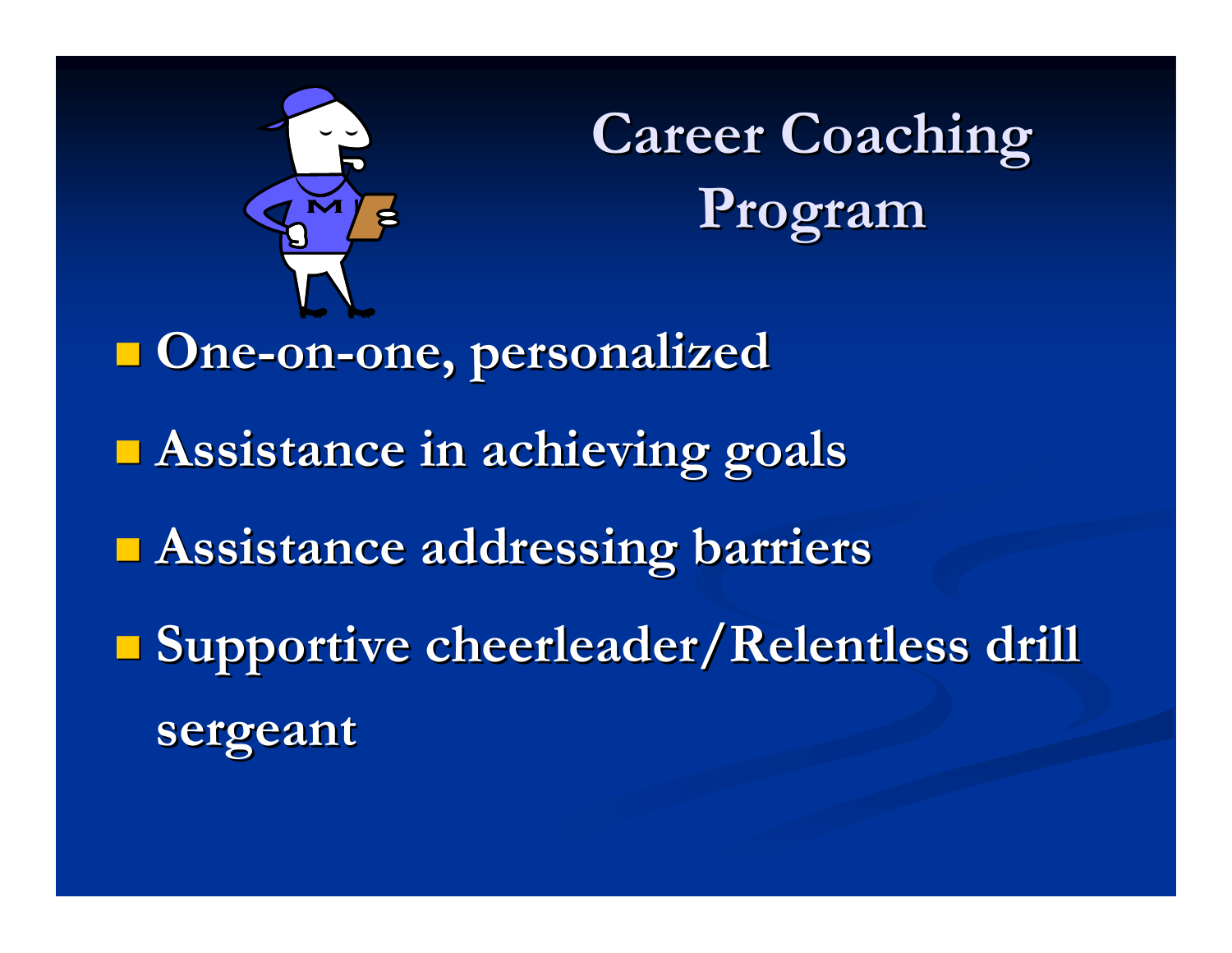

**Community Community-Based Training Certificate Training Certificate**

- **Job focused Job focused**
- **Familiar, friendly environment Familiar, friendly environment**
- $\blacksquare$  **Not "academic"** or "school"
- **Caters to the nontraditional adult learner Caters to the nontraditional adult learner**
- **Employer provides release time Employer provides release time**
- **Free**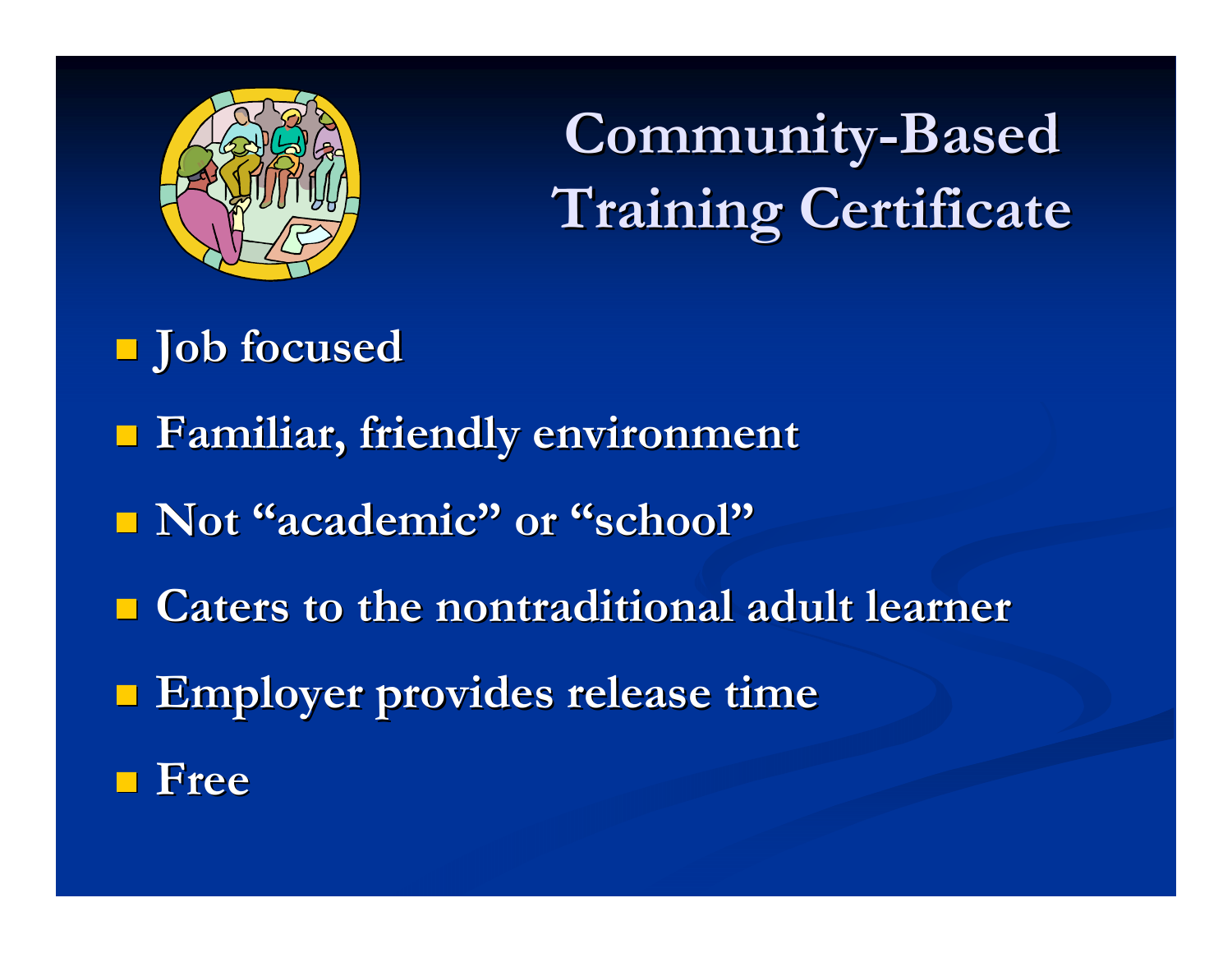

**Prior Learning for Certificate and Work Experience Experience**

 **Portfolio based, not a test Portfolio based, not a test Recognizes the existing talents of the student student <u>Example 1</u> Gives student confidence and sense of "head and sense" in Sense 1, 1986.** 

**start "**

**Reduced cost Reduced cost**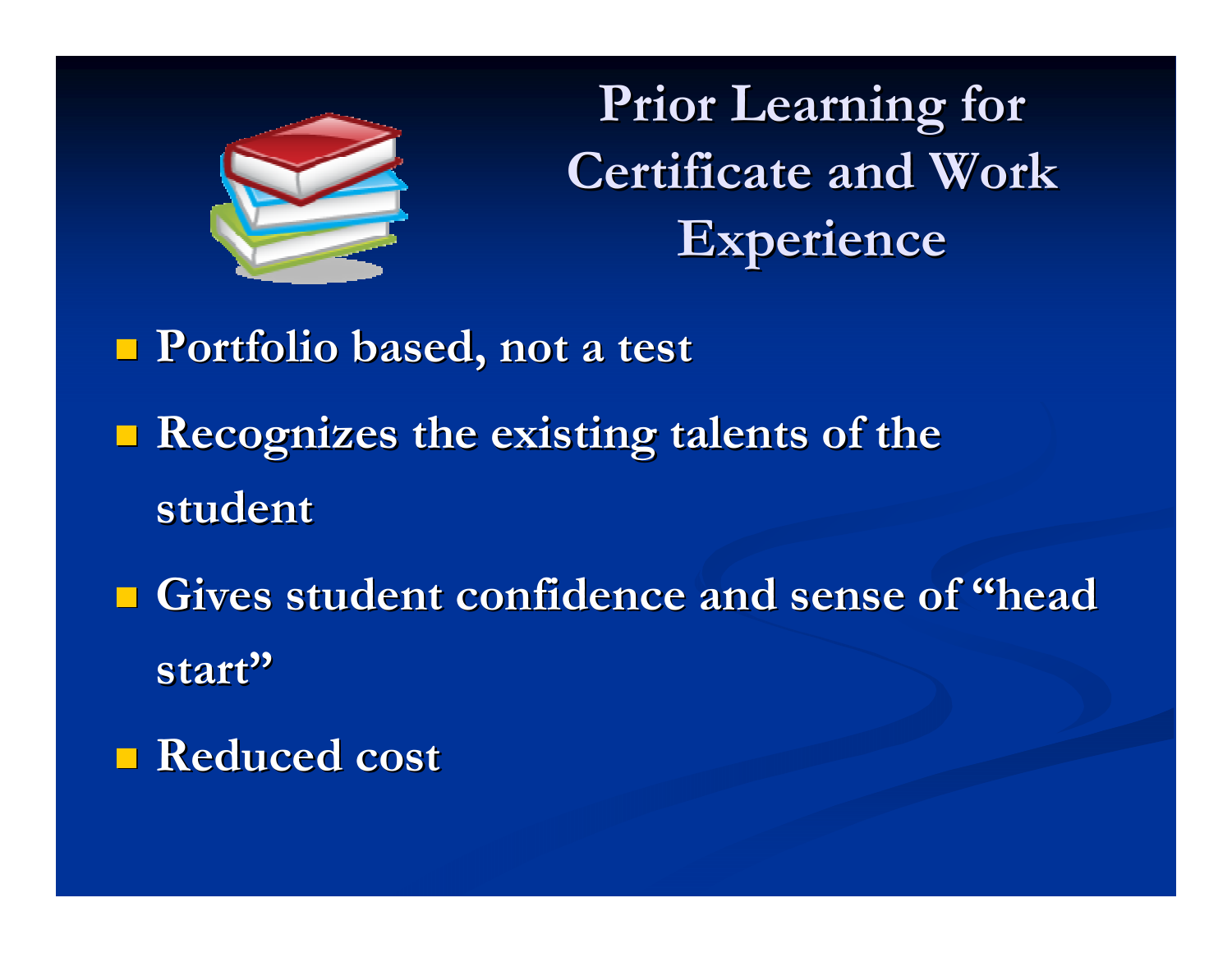

**College Degrees College Degrees**

**All credits transfer from Certificate to Associates to Bachelors Associates to Bachelors Allows for incremental goal setting Allows for incremental goal setting Provides career applicability, while not Provides career applicability, while not being too specific being too specific**